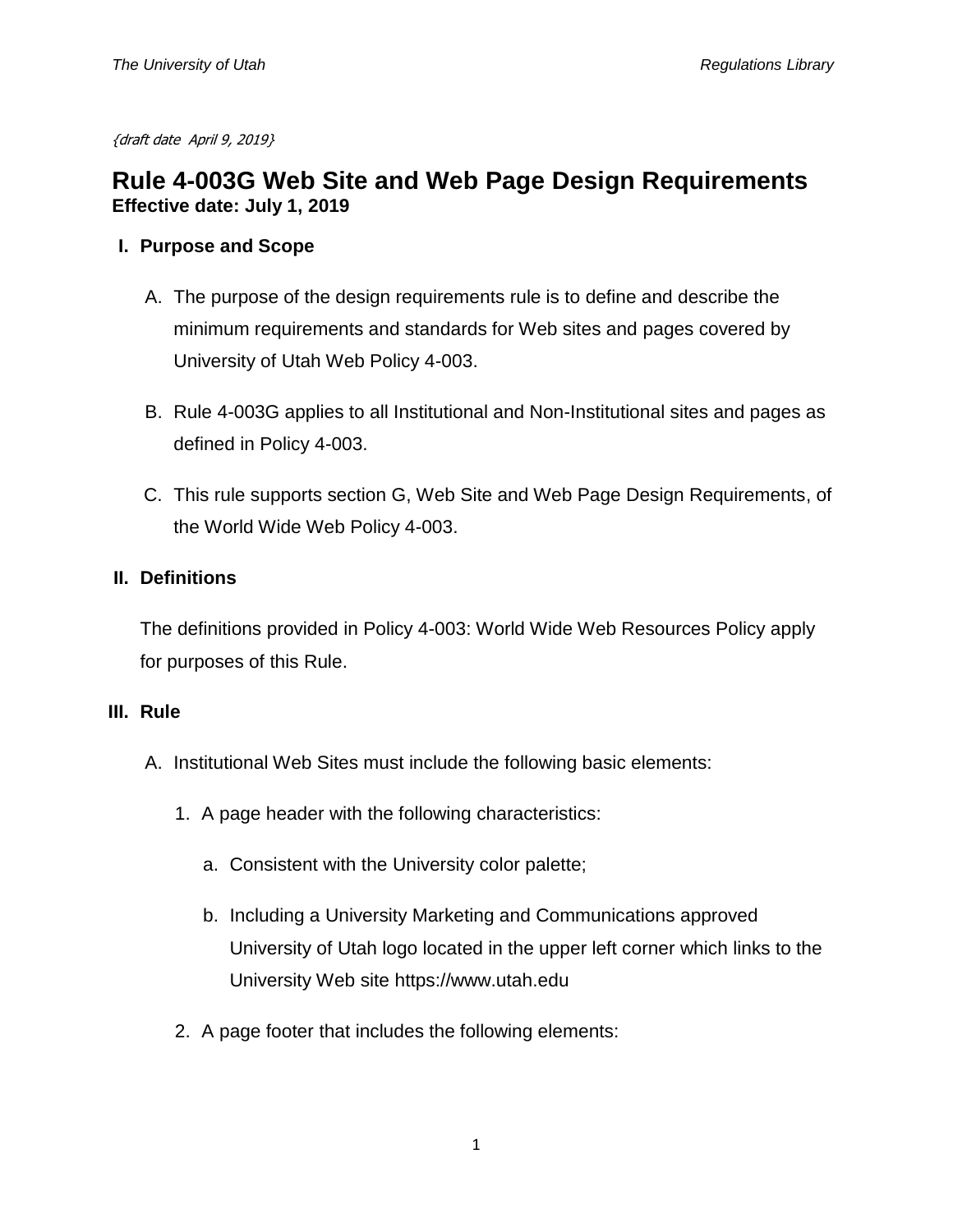- a. A link to the University of Utah web disclaimer: [https://www.utah.edu/disclaimer](http://utah.edu/disclaimer)
- b. A link to the University of Utah privacy statement: [https://www.utah.edu/privacy](http://utah.edu/privacy)
- c. A link to the University of Utah Nondiscrimination statement: https://www.utah.edu/nondiscrimination
- B. Non-Institutional Web Sites must include the following basic elements:
	- 1. A link to the University of Utah Web Disclaimer [https://www.utah.edu/disclaimer.](http://utah.edu/disclaimer)
	- 2. An email address for the Web Site Owner or Webmaster so that responses to those pages can be directed to the appropriate individual(s).
- C. Contact email addresses. Graphic image representations of email addresses may be used in place of plain text links provided they comply with Web Content Accessibility Guidelines. Contact or feedback forms may be used in place of email address links, provided that they comply with Web Content Accessibility Guidelines and do not require any user inputs other than the sender's email address. See Guideline 4-003A Implementing Web Site Accessibility.
- D. Form inputs. Web Pages containing any form inputs, including search engine query boxes, should use Transport Layer Security (TLS) protocols (https://).
- E. Campus resource link text.
	- 1. Links to the main University A to Z index should spell out: Campus A to Z.
	- 2. Links to the campus directory should spell out: Campus Directory.
	- 3. Links to the campus map should spell out: Campus Map.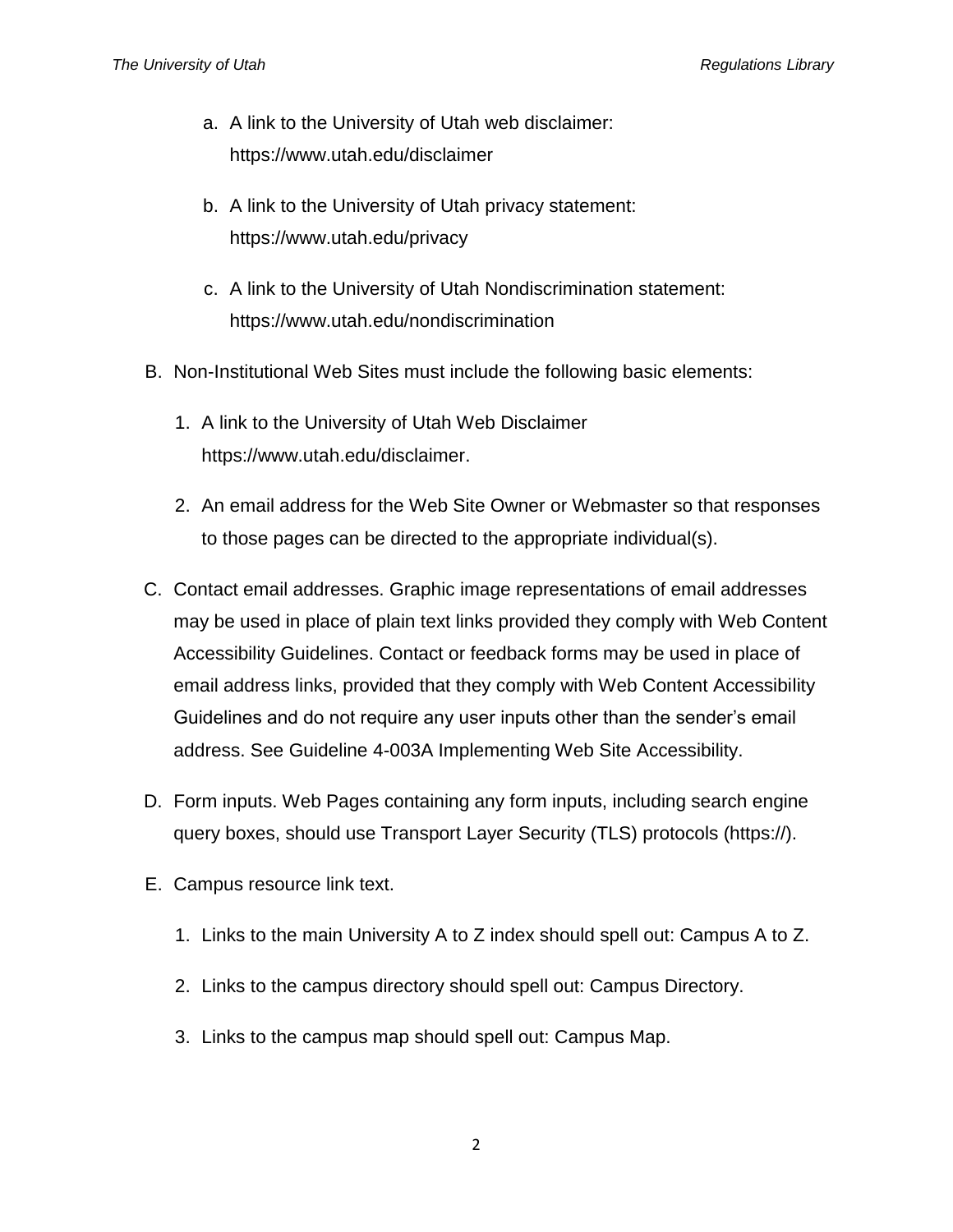- F. Use of the University Name, Seal, or Trademarks. The University of Utah has an established licensing program to control the use of the name, symbols, emblems, logos, and mascots associated with the University. Unauthorized use of any such representations may be trademark infringement in violation of state and federal laws.
	- 1. Faculty and staff are authorized to use the University's logos and name for non-commercial purposes on their Non-institutional Web Sites to indicate their formal affiliation with the University.
	- 2. All other uses on Non-institutional Web Sites of the symbols, emblems, logos and mascots associated with the University are authorized only with the approval of the University Licensing Manager.
	- 3. Any commercial use of the names, symbols, emblems, logos and mascots associated with the University is prohibited unless an appropriate license is obtained from the University or its authorized agent.
- G. University Branding. University Marketing & Communications oversees the brand identity of the University, and maintains the established standards and guidelines regarding messaging, branding, color palettes, typography, and visual style.

*[Note: Parts IV-VII of this Regulation (and all other University Regulations) are Regulations Resource Information – the contents of which are not approved by the Academic Senate or Board of Trustees, and are to be updated from time to time as determined appropriate by the cognizant Policy Officer and the Institutional Policy Committee, as per Policy 1-001 and Rule 1-001.]*

# **IV. Rules, Procedures, Guidelines, Forms and other Related Resources**

- A. Rules [Reserved]
	- 1. Rule 4-003D Web Site Registration
	- 2. Rule 4-003F Privacy Statement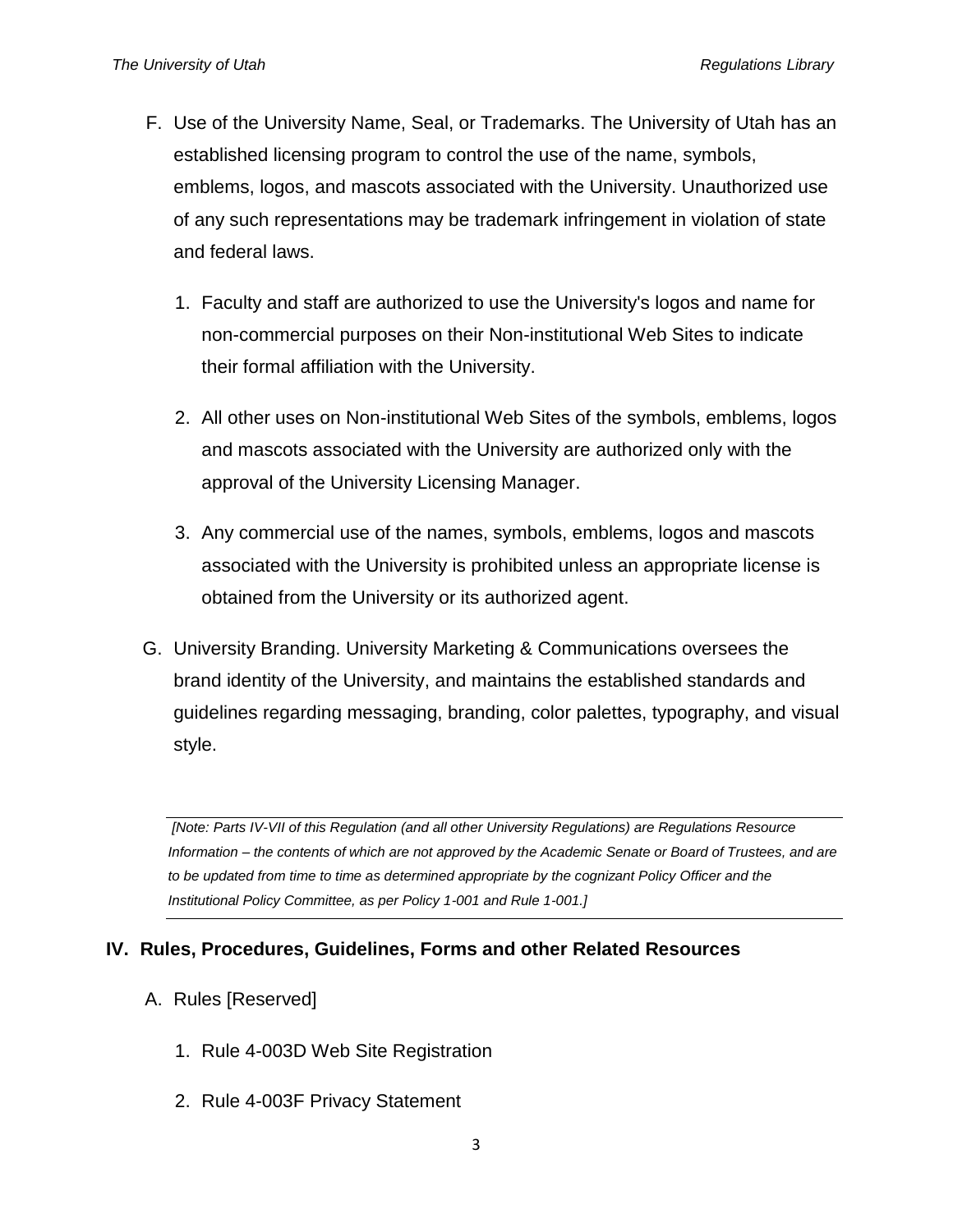- B. Procedures [Reserved]
- C. Guidelines
	- 1. Guideline 4-003A Implementing Web Accessibility
	- 2. [Trademarks & Licensing](https://trademarks.utah.edu/licensing-program/overview.php)
	- 3. [University Branding Guidelines](https://umc.utah.edu/resources/branding-guidelines/web-communications/)
	- 4. [WCAG 2.0 Level AA Accessibility Guidelines](https://www.w3.org/WAI/intro/wcag)
- D. Forms [Reserved]
- E. Related Resources
	- 1. Web site: [University Web Resources](http://uwebresources.utah.edu/)

## **V. References [Reserved]**

#### **VI. Contacts**

The designated contact officials for this Rule are

- A. Policy Owner (primary contact person for questions and advice): Deputy Chief Information Officer, 801-581-3100
- B. Policy Officer: Chief Information Officer, 801-581-3100

These officials are designated by the University President or delegee, with assistance of the Institutional Policy Committee, to have the following roles and authority, as provide in University Rule 1-001:

*"A 'Policy Officer' will be assigned by the President for each University Policy, and will typically be someone at the executive level of the University (i.e., the President and his/her Cabinet Officers). The assigned Policy Officer is authorized to allow exceptions to the Policy in appropriate cases…" "The Policy Officer will identify an 'Owner' for each Policy. The Policy Owner is an expert on the Policy topic who may respond to questions about, and provide interpretation of the policy; and will typically be someone reporting to an* 

*executive level position (as defined above), but may be any other person to who the President or a Vice President has delegated such authority for a specified area of University operations. The Owner has primary responsibility for*